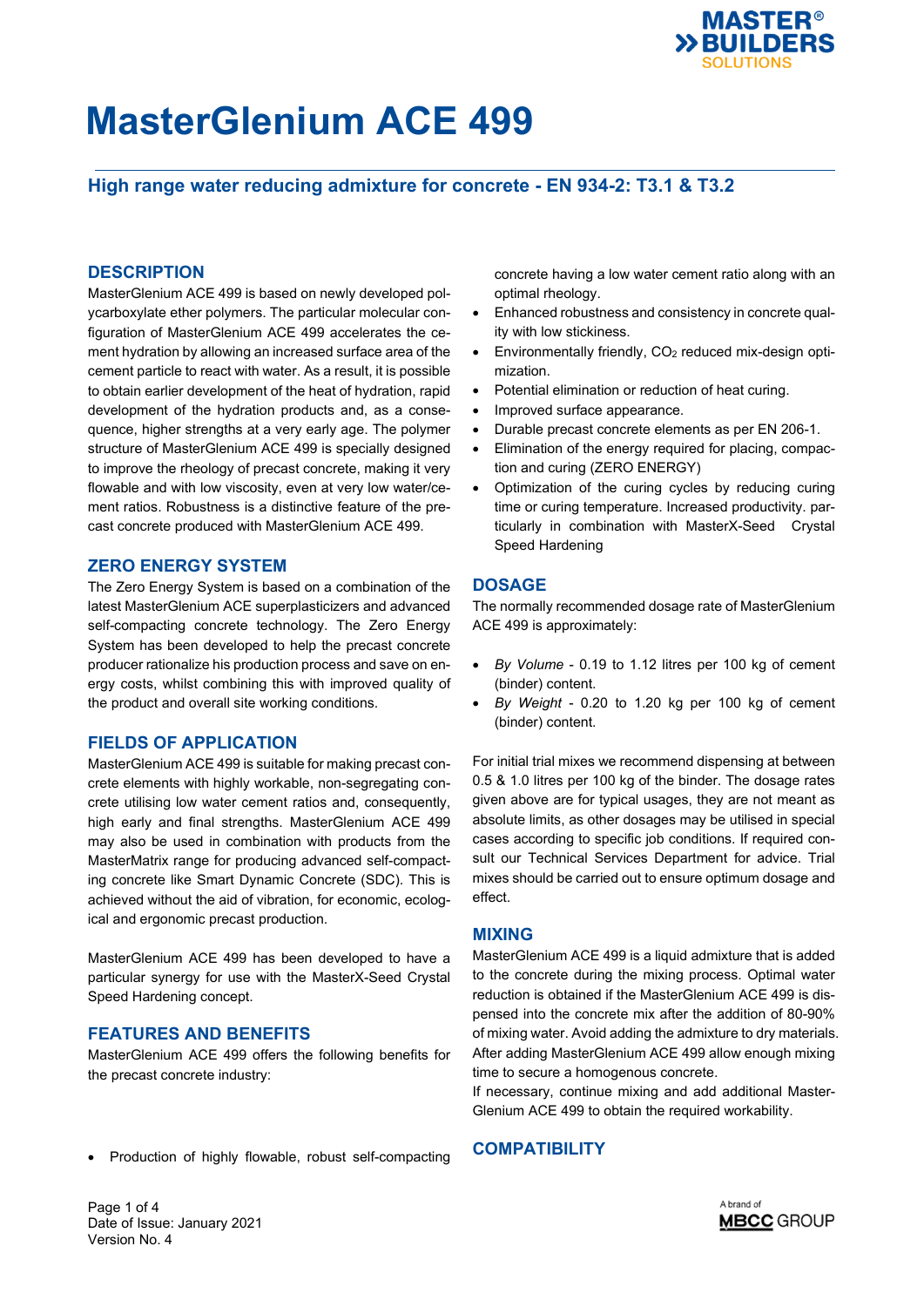

# **High range water reducing admixture for concrete - EN 934-2: T3.1 & T3.2**

MasterGlenium ACE 499 can be used with all types of EN 197 Cements. For use with other special cements, contact our Technical Services Department.

MasterGlenium ACE 499 should not be pre-mixed with other admixtures. If other admixtures are to be used in concrete containing MasterGlenium ACE 499 they must be dispensed separately.

MasterGlenium ACE 499 is compatible and recommended for use with:

- MasterX-Seed Crystal Speed Hardening Concept for accelerated early strengths
- MasterMatrix to modify the viscosity of SCC.
- MasterFinish, demoulding agents for easy formwork removal and improved finish.
- MasterKure, curing compounds for highly efficient water retention and friendly use.

MasterGlenium ACE 499 is **not compatible** with all admixtures of MasterRheobuild series.

When such complimentary admixtures are required it is important that laboratory trials are performed, prior to any supply, to determine the respective dosages of any complimentary admixture, and the suitability, in the fresh and hardened state, of the resultant concrete. In these circumstances we recommend that you consult our Technical Services Department for further advice

## **PACKAGING**

MasterGlenium ACE 499 is supplied in Bulk, 1000-litre IBC's and 15-litre containers.

# **CONTACT DETAILS**

Master Builders Solutions UK Ltd, Swinton Hall Road, Swinton, Manchester, M27 4EU Tel: +44 (0) 161 727 6300 [www.master-builders-solutions.com/en-gb](http://www.master-builders-solutions.com/en-gb)

Page 2 of 4 Date of Issue: January 2021 Version No. 4

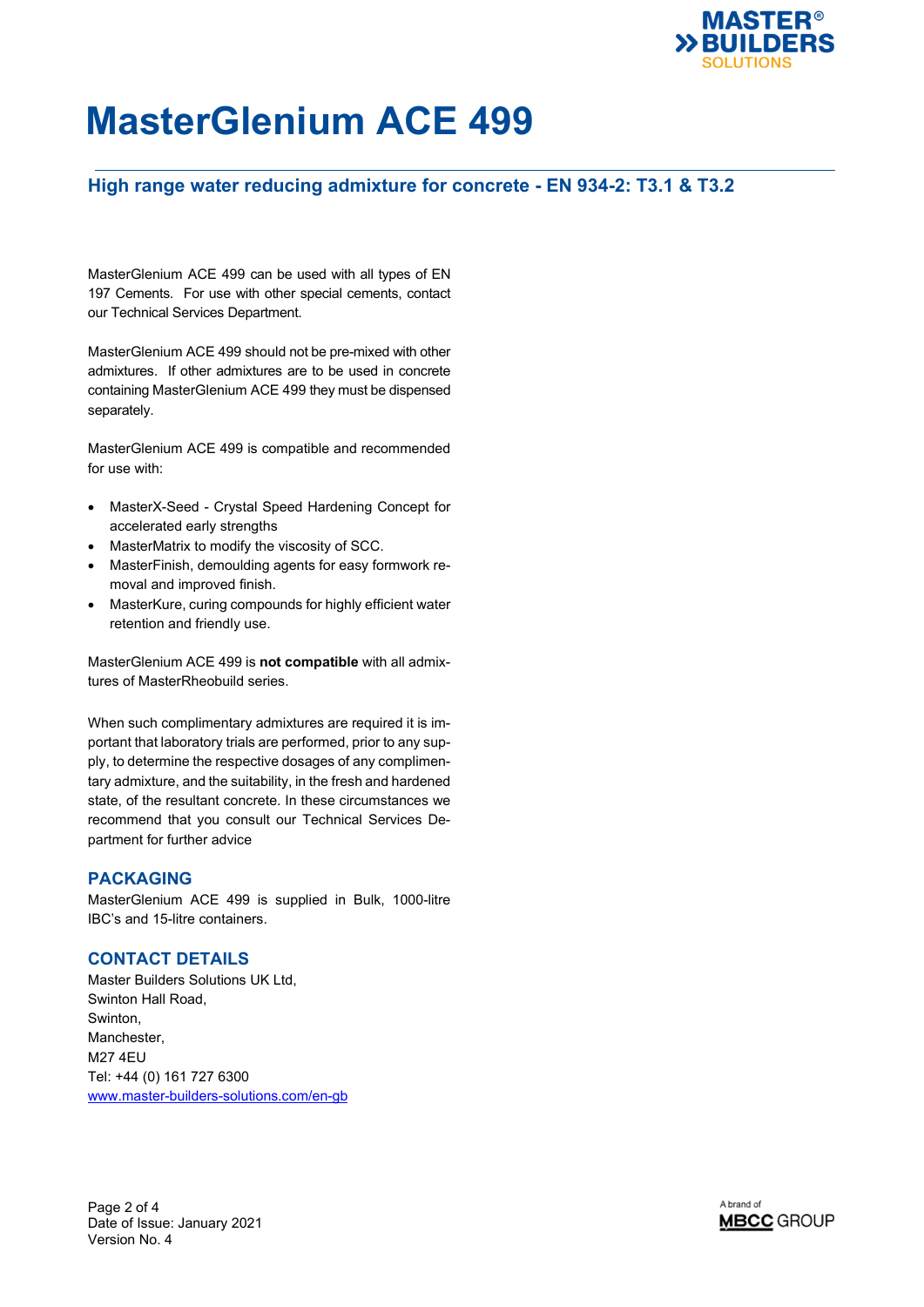

# **High range water reducing admixture for concrete - EN 934-2: T3.1 & T3.2**

| <b>Product Data</b>          |                                                                                                                                                                                                                                                                                                                  |
|------------------------------|------------------------------------------------------------------------------------------------------------------------------------------------------------------------------------------------------------------------------------------------------------------------------------------------------------------|
| Appearance:                  | Yellow to light brown liquid                                                                                                                                                                                                                                                                                     |
| Specific gravity @ 20°C:     | $1.07 \pm 0.02$ g/cm <sup>3</sup>                                                                                                                                                                                                                                                                                |
| pH-value:                    | $7.0 \pm 1$                                                                                                                                                                                                                                                                                                      |
| Alkali content (%):          | $\leq$ 3.00 by mass                                                                                                                                                                                                                                                                                              |
| Chloride content (%):        | $\leq 0.10$ by mass                                                                                                                                                                                                                                                                                              |
| Corrosion behaviour:         | Contains only components according to BS EN 934-<br>1:2008, Annex A.1                                                                                                                                                                                                                                            |
| Air Content:                 | Fulfilled                                                                                                                                                                                                                                                                                                        |
| Water reduction:             | $\geq$ 112% of Reference mix                                                                                                                                                                                                                                                                                     |
| Increase in consistence:     | Increase of $\geq 120$ mm from initial slump or $\geq 160$ mm from<br>initial flow                                                                                                                                                                                                                               |
| Retention of consistence:    | At 30 mins ≥ Reference mix at initial                                                                                                                                                                                                                                                                            |
| Compressive strength:        | Fulfilled                                                                                                                                                                                                                                                                                                        |
| Durability:                  | <b>NPD</b>                                                                                                                                                                                                                                                                                                       |
| Dangerous substances:        | <b>NPD</b>                                                                                                                                                                                                                                                                                                       |
| <b>Logistics</b>             |                                                                                                                                                                                                                                                                                                                  |
| Shelf life:                  | 12 months if stored according to manufacturer's instructions<br>in unopened container.                                                                                                                                                                                                                           |
| Storage conditions:          | Store in original sealed containers and at temperatures be-<br>tween 5°C and 30°C. Store under cover, out of direct sun-<br>light and protect from extremes of temperature. Failure to<br>comply with the recommended storage conditions may re-<br>sult in premature deterioration of the product or packaging. |
| Handling and transportation: | Refer to MasterGlenium ACE 499 Safety Data Sheet                                                                                                                                                                                                                                                                 |
| Disposal:                    | Refer to MasterGlenium ACE 499 Safety Data Sheet                                                                                                                                                                                                                                                                 |



**EN 934-2: T3.1 & T3.2** Declaration of Performance can be found at www.master-builders-solutions.com/en-gb